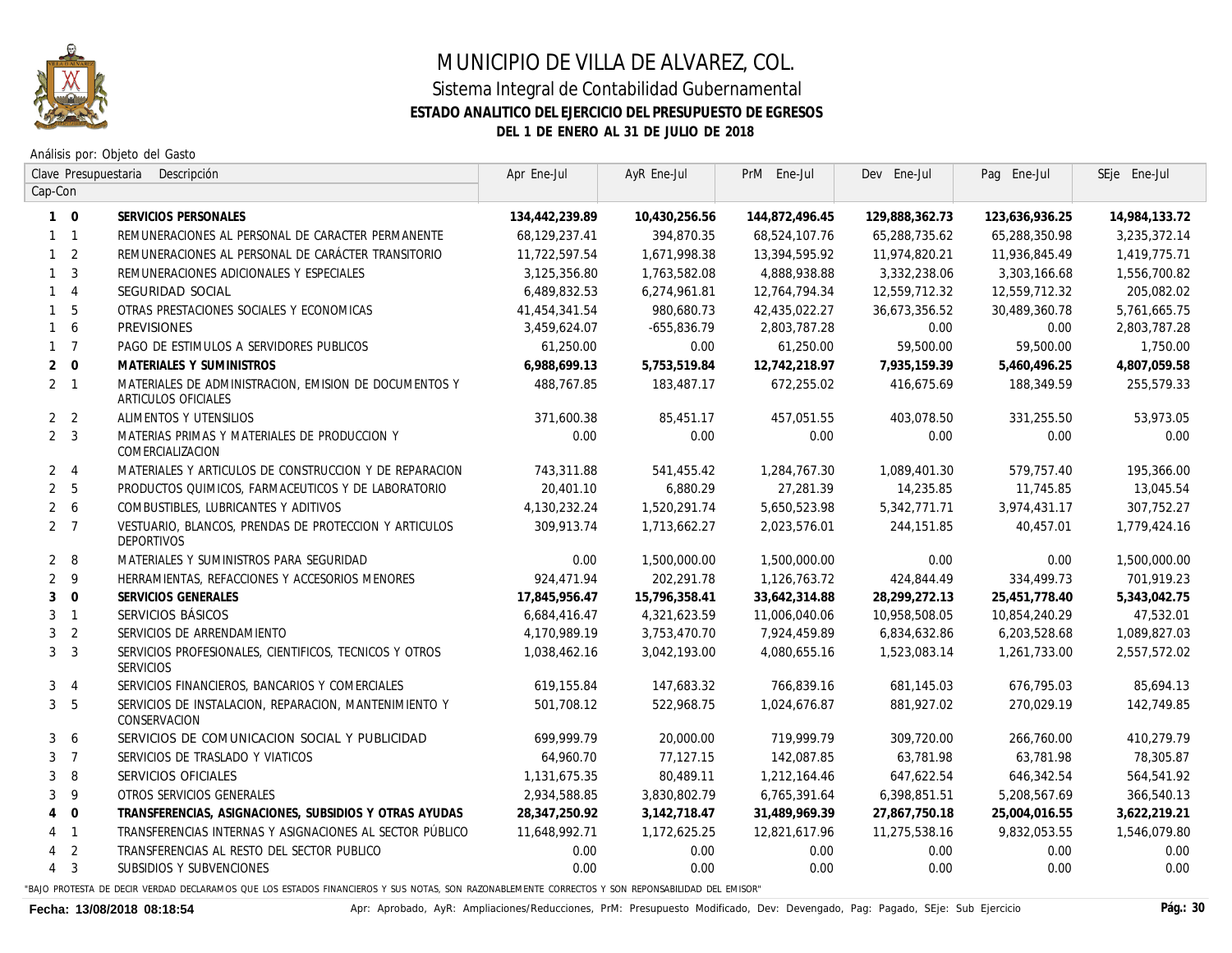

## MUNICIPIO DE VILLA DE ALVAREZ, COL. Sistema Integral de Contabilidad Gubernamental **ESTADO ANALITICO DEL EJERCICIO DEL PRESUPUESTO DE EGRESOS DEL 1 DE ENERO AL 31 DE JULIO DE 2018**

Análisis por: Objeto del Gasto

| Clave Presupuestaria<br>Descripción |                         |                                                                  | Apr Ene-Jul   | AyR Ene-Jul   | PrM Ene-Jul    | Dev Ene-Jul    | Pag Ene-Jul    | SEje Ene-Jul   |
|-------------------------------------|-------------------------|------------------------------------------------------------------|---------------|---------------|----------------|----------------|----------------|----------------|
| Cap-Con                             |                         |                                                                  |               |               |                |                |                |                |
|                                     | $4 \quad 4$             | AYUDAS SOCIALES                                                  | 1,836,150.25  | 426,010.00    | 2,262,160.25   | 300,554.00     | 236,554.00     | 1,961,606.25   |
| 4                                   | - 5                     | PENSIONES Y JUBILACIONES                                         | 14,862,107.96 | 1,544,083.22  | 16,406,191.18  | 16,291,658.02  | 14,935,409.00  | 114,533.16     |
| 4                                   | 6                       | TRANSFERENCIAS A FIDEICOMISOS, MANDATOS Y OTROS ANALOGOS         | 0.00          | 0.00          | 0.00           | 0.00           | 0.00           | 0.00           |
|                                     | 4 <sub>7</sub>          | TRANSFERENCIAS A LA SEGURIDAD SOCIAL                             | 0.00          | 0.00          | 0.00           | 0.00           | 0.00           | 0.00           |
| 4                                   | - 8                     | DONATIVOS                                                        | 0.00          | 0.00          | 0.00           | 0.00           | 0.00           | 0.00           |
|                                     | $4\overline{9}$         | TRANSFERENCIAS AL EXTERIOR                                       | 0.00          | 0.00          | 0.00           | 0.00           | 0.00           | 0.00           |
|                                     | $5\quad 0$              | BIENES MUEBLES, INMUEBLES E INTANGIBLES                          | 178,266.93    | 5,840,927.62  | 6,019,194.55   | 4,126,739.84   | 4,098,242.94   | 1,892,454.71   |
|                                     | 5 <sub>1</sub>          | MOBILIARIO Y EQUIPO DE ADMINISTRACION                            | 57,352.69     | 43,572.00     | 100,924.69     | 33,260.00      | 15,184.00      | 67,664.69      |
|                                     | 5 <sub>2</sub>          | MOBILIARIO Y EQUIPO EDUCACIONAL Y RECREATIVO                     | 10,788.00     | 565,652.54    | 576,440.54     | 568,088.44     | 568,088.44     | 8,352.10       |
| 5                                   | 3                       | EQUIPO E INSTRUMENTAL MEDICO Y DE LABORATORIO                    | 0.00          | 24,246.40     | 24,246.40      | 24,246.40      | 21,810.50      | 0.00           |
| 5                                   | $\overline{4}$          | VEHICULOS Y EQUIPO DE TRANSPORTE                                 | 0.00          | 3,790,000.00  | 3,790,000.00   | 3,440,000.00   | 3,440,000.00   | 350,000.00     |
| 5                                   | 5                       | EQUIPO DE DEFENSA Y SEGURIDAD                                    | 0.00          | 0.00          | 0.00           | 0.00           | 0.00           | 0.00           |
| 5                                   | 6                       | MAQUINARIA, OTROS EQUIPOS Y HERRAMIENTAS                         | 110,126.24    | 1,417,456.68  | 1,527,582.92   | 61,145.00      | 53,160.00      | 1,466,437.92   |
| 5                                   | $\overline{7}$          | ACTIVOS BIOLOGICOS                                               | 0.00          | 0.00          | 0.00           | 0.00           | 0.00           | 0.00           |
| 5                                   | 8                       | <b>BIENES INNUEBLES</b>                                          | 0.00          | 0.00          | 0.00           | 0.00           | 0.00           | 0.00           |
| 5                                   | - 9                     | <b>ACTIVOS INTANGIBLES</b>                                       | 0.00          | 0.00          | 0.00           | 0.00           | 0.00           | 0.00           |
| 6                                   | $\overline{\mathbf{0}}$ | <b>INVERSION PUBLICA</b>                                         | 6,714,266.10  | 4,591,646.74  | 11,305,912.84  | 6,936,833.53   | 5,726,591.20   | 4,369,079.31   |
|                                     | 6 1                     | OBRA PUBLICA EN BIENES DE DOMINIO PUBLICO                        | 6,714,266.10  | 4,395,595.88  | 11,109,861.98  | 6,740,782.67   | 5,530,540.34   | 4,369,079.31   |
| 6                                   | $\overline{2}$          | OBRA PUBLICA EN BIENES PROPIOS                                   | 0.00          | 196,050.86    | 196,050.86     | 196,050.86     | 196,050.86     | 0.00           |
| 6                                   | -3                      | PROYECTOS PRODUCTIVOS Y ACCIONES DE FOMENTO                      | 0.00          | 0.00          | 0.00           | 0.00           | 0.00           | 0.00           |
|                                     | $7\quad 0$              | INVERSIONES FINANCIERAS Y OTRAS PROVISIONES                      | 280,000.00    | $-280,000.00$ | 0.00           | 0.00           | 0.00           | 0.00           |
|                                     | 7 <sub>1</sub>          | INVERSIONES PARA EL FOMENTO DE ACTIVIDADES PRODUCTIVAS           | 0.00          | 0.00          | 0.00           | 0.00           | 0.00           | 0.00           |
|                                     | 7 <sup>2</sup>          | ACCIONES Y PARTICIPACIONES DE CAPITAL                            | 0.00          | 0.00          | 0.00           | 0.00           | 0.00           | 0.00           |
|                                     | 7 <sup>3</sup>          | COMPRA DE TITULOS Y VALORES                                      | 0.00          | 0.00          | 0.00           | 0.00           | 0.00           | 0.00           |
|                                     | 7 <sub>4</sub>          | CONCESION DE PRESTAMOS                                           | 0.00          | 0.00          | 0.00           | 0.00           | 0.00           | 0.00           |
|                                     | 7 <sub>5</sub>          | INVERSIONES EN FIDEICOMISOS, MANDATOS Y OTROS ANALOGOS           | 0.00          | 0.00          | 0.00           | 0.00           | 0.00           | 0.00           |
|                                     | 7 6                     | OTRAS INVERSIONES FINANCIERAS                                    | 0.00          | 0.00          | 0.00           | 0.00           | 0.00           | 0.00           |
|                                     | 7 <sup>9</sup>          | PROVISIONES PARA CONTINGENCIAS Y OTRAS EROGACIONES<br>ESPECIALES | 280,000,00    | -280,000.00   | 0.00           | 0.00           | 0.00           | 0.00           |
| 8                                   | $\overline{0}$          | PARTICIPACIONES Y APORTACIONES                                   | 0.00          | 0.00          | 0.00           | 0.00           | 0.00           | 0.00           |
|                                     | 8 1                     | PARTICIPACIONES                                                  | 0.00          | 0.00          | 0.00           | 0.00           | 0.00           | 0.00           |
| 8                                   | -3                      | APORTACIONES                                                     | 0.00          | 0.00          | 0.00           | 0.00           | 0.00           | 0.00           |
| 8                                   | 5                       | CONVENIOS                                                        | 0.00          | 0.00          | 0.00           | 0.00           | 0.00           | 0.00           |
| 9                                   | $\overline{0}$          | <b>DEUDA PUBLICA</b>                                             | 19,243,552.13 | 1,494,637.95  | 20,738,190.08  | 80,209,131.04  | 20,940,265.91  | -59,470,940.96 |
|                                     | 9 1                     | AMORTIZACION DE LA DEUDA PUBLICA                                 | 3,590,369.55  | 204,791.00    | 3,795,160.55   | 3,614,181.57   | 3,614,181.57   | 180,978.98     |
|                                     | 9 <sub>2</sub>          | INTERESES DE LA DEUDA PUBLICA                                    | 1,845,886.49  | 1,289,846.95  | 3, 135, 733.44 | 3, 135, 733.28 | 3, 135, 733.28 | 0.16           |
|                                     |                         |                                                                  |               |               |                |                |                |                |

"BAJO PROTESTA DE DECIR VERDAD DECLARAMOS QUE LOS ESTADOS FINANCIEROS Y SUS NOTAS, SON RAZONABLEMENTE CORRECTOS Y SON REPONSABILIDAD DEL EMISOR"